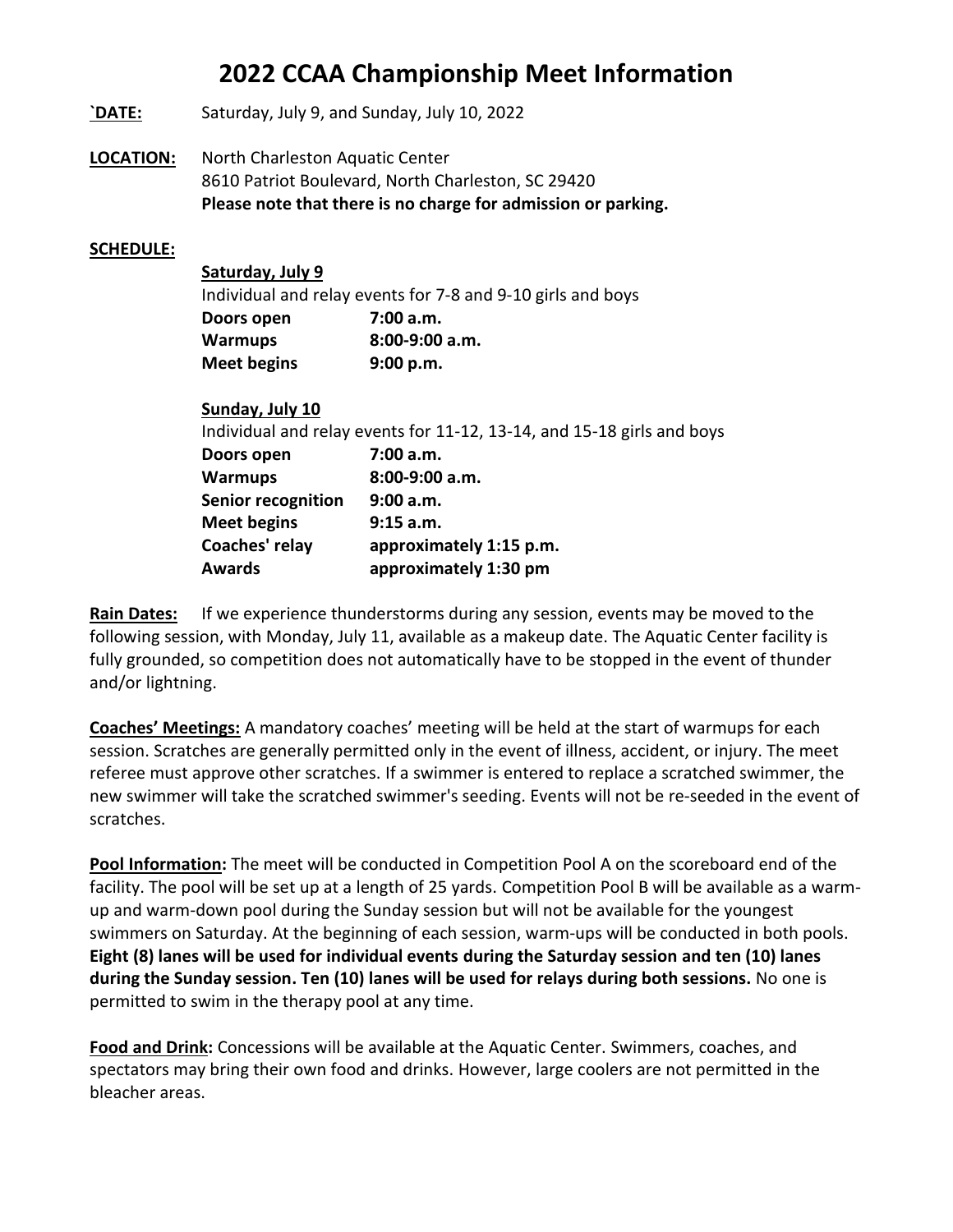#### **Directions for Turning in Information What is Due?**

- Each team's' digital entry file is due to Sports Timing **no later than 8:00 p.m., Friday, July 1**. All teams are required to provide the correct information in the proper format or the CCAA Board reserves the right to withhold their admittance into the CCAA Championship Meet. The entry file data and accompanying instructions will be emailed separately to team representatives.
- Each team's entry fee check (see below) must be submitted at the pre-City Meet meeting on **Tuesday, July 5**.
- Senior recognition information should be submitted (using the information provided to team representatives) by **Friday, July 8**.

### **Heat Sheets and Advertisements**

Heat sheets will be available for download from the CCAA website by Thursday, July 7. Hard copies of the heat sheet will not be sold at the 2022 Championship Meet. Accordingly, heat sheet advertisements are not being solicited this year.

### **Senior Scholarships**

Senior scholarships will not be awarded this year; however, all CCAA seniors are encouraged to attend the July 10 session of the City Meet so that they can be publicly recognized.

### **Drop-off Locations**

Hard copies of entry information, advertisements, and senior scholarship forms are not being collected this year, so there is no need for drop-off locations. Entry data and senior information will be submitted in digital form.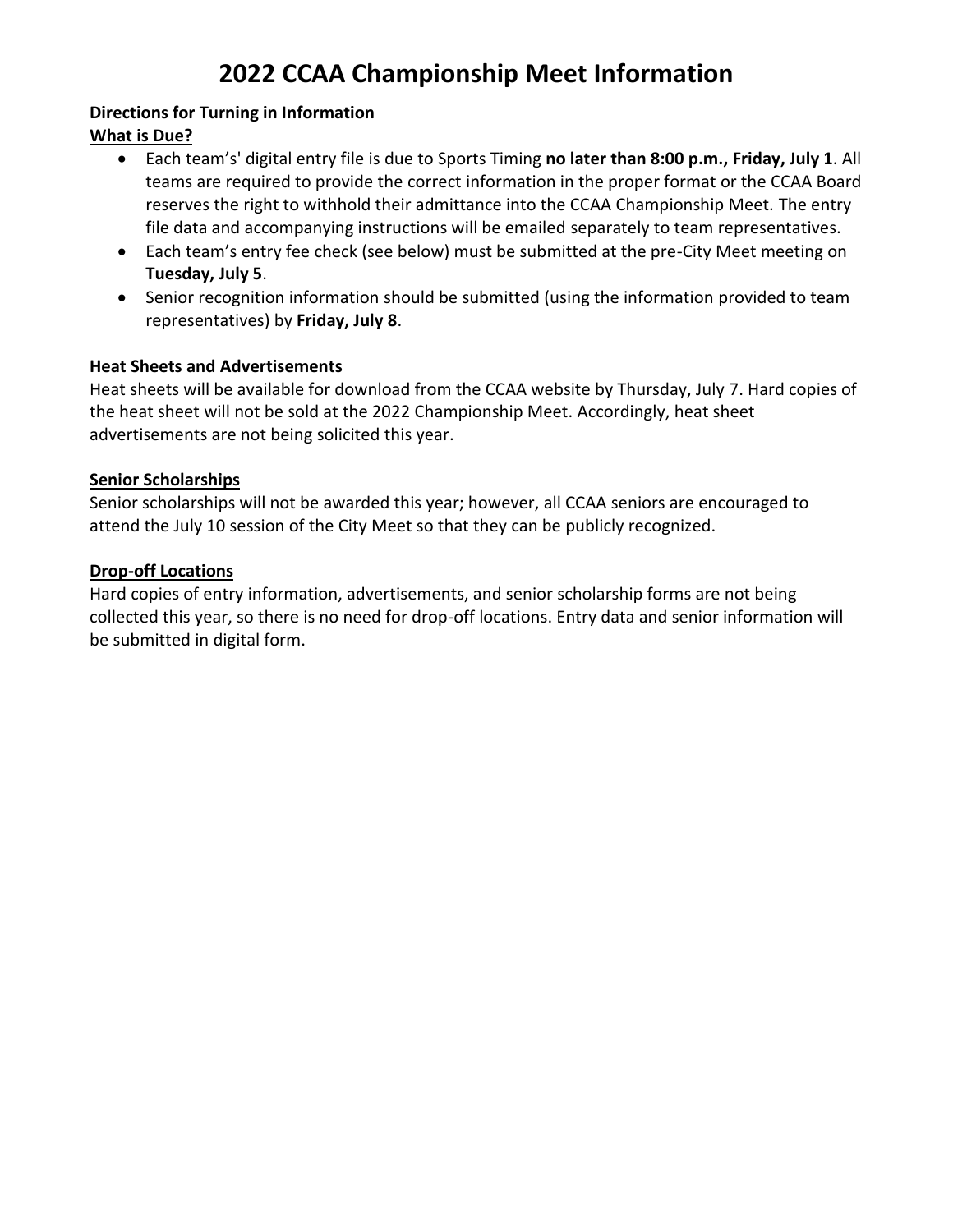### **Rules and Procedures**

1. A swimmer may enter only **two** individual strokes, plus the individual medley, and **two** relays. The three-event rule for teams that are short-handed in an age group **does not apply** in the CCAA Championship Meet.

2. A team may enter up to **two** swimmers per individual event.

3. A swimmer is eligible for the CCAA Championship Meet only if he or she has competed for points in two scheduled dual meets during the regular season.

4. A team may enter only **one** relay team per event. All names for relay events (both primary swimmers and possible alternates) must be submitted to meet officials by the start of competition each day.

5. Exhibition swims will not be available.

6. Swimmers in the 7-8 age group will start from the bulkhead end of the pool for their 25-yard individual events. All relay swimmers in this age group may use the starting blocks (**please note this change from 2021**).

7. Entries must be submitted as computerized data, in the format to be specified by the CCAA, showing each swimmer's first and last name, age (as of June 1), and seed time listed under the appropriate event number. **Seed times MUST be based on a 25 yard pool**. The seeding committee reserves the right to require verification of any submitted time.

8. Changes in individual events will only be permitted if made during the coaches' meeting held prior to each day's events. Substitutions are permitted only in the event of accident, illness, or injury. Changes in the makeup of relays are permitted for any reason, provided that the swimmers being added to the relay are listed among the alternates provided to meet officials each day.

9. Entry costs: One check, **made out to the CCAA**, should be submitted at the pre-City Meet meeting on Tuesday, July 5. Each team's entry fee is calculated by multiplying five dollars (\$5.00) times the number of swimmers from that team participating in individual events or relays in the 2022 CCAA Championship Meet.

### 10. **Meet Directors**: Mark Hafner and Erik Kreutner

**Head Referee:** Jason Overby **Starter**: Marshall Milligan **Clerk of Course**: Dennis Kirwin

### 11. **Awards to be presented**:

- Regular season:  $1^{st}$ ,  $2^{nd}$ , and  $3^{rd}$  place in each league (If a tie exists for  $1^{st}$  or  $2^{nd}$ , no  $3^{rd}$ place will be awarded)
- Team sportsmanship awards